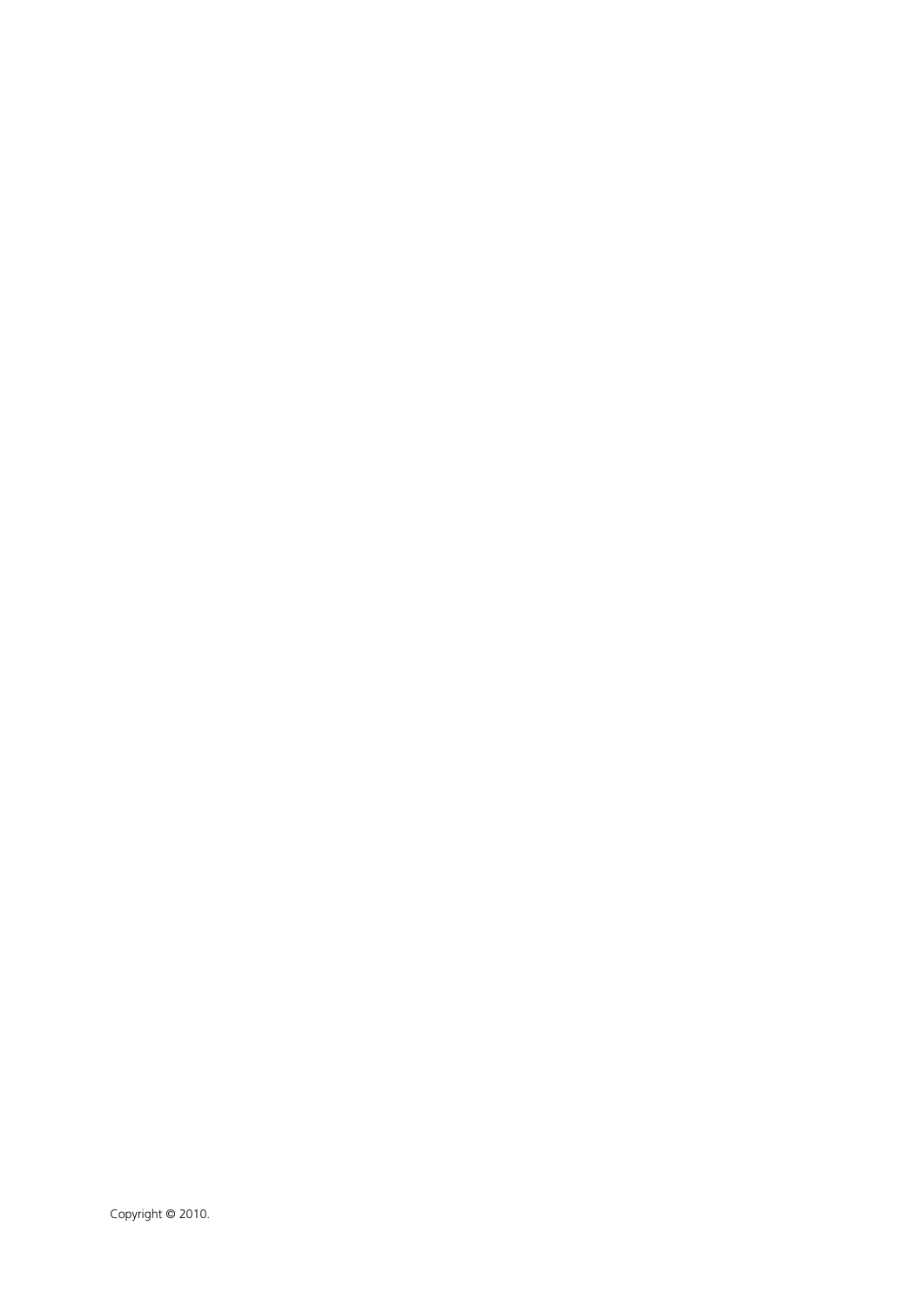# **When the subpoena comes:**

# **Managing legal request for client files**

## **Table of contents**

| Understanding subpoenas and how to respond to them  11 |
|--------------------------------------------------------|
|                                                        |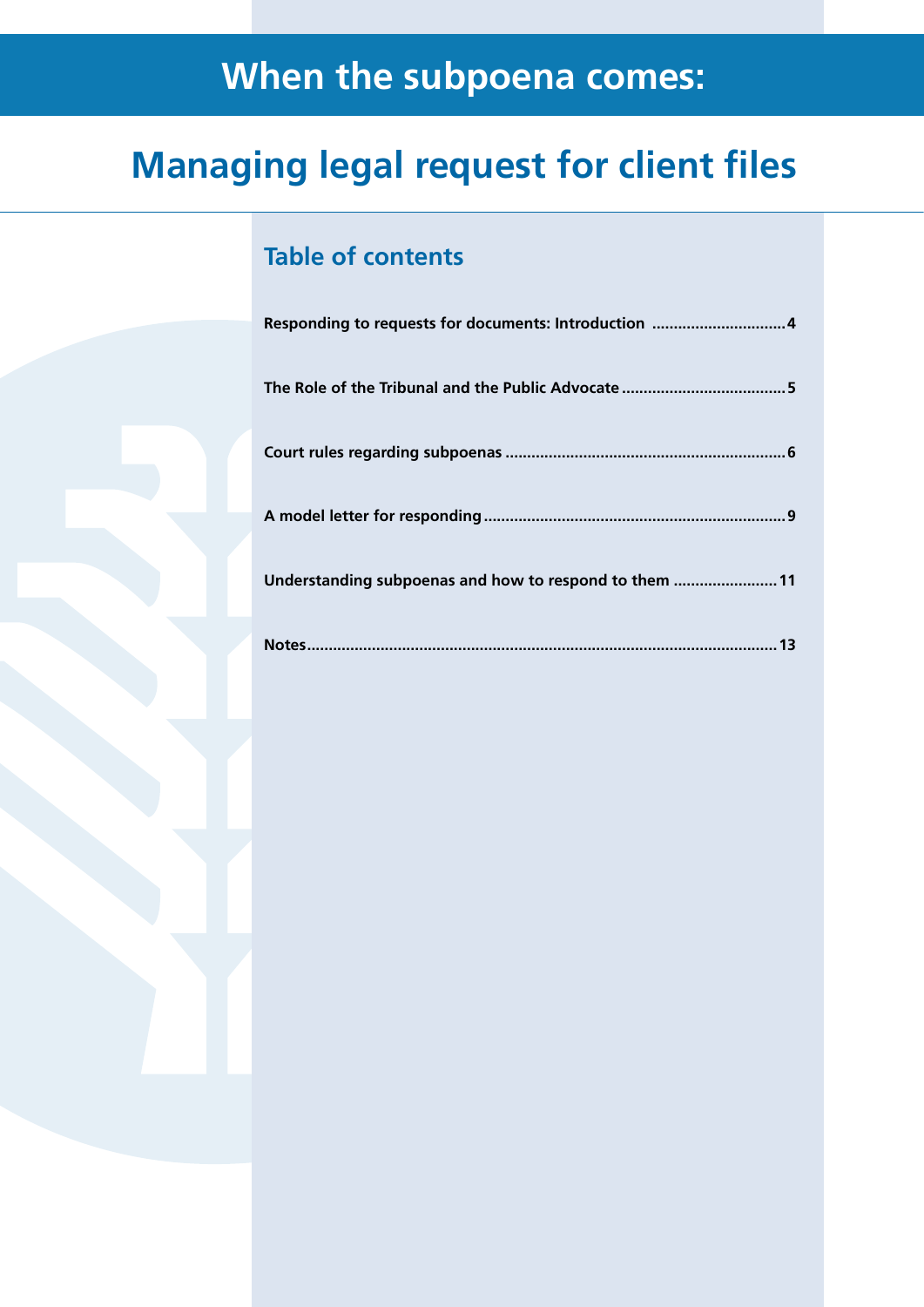## **Responding to requests for documents: Introduction**

From time to time psychologists may receive requests from solicitors for copies of documents. A request in a simple letter from a solicitor may not be enforceable, so psychologists need to properly consider the circumstances before responding. Non-compliance with a request contained in a letter from a solicitor is unlikely to have any penalty attached.

Please note that a court summons or subpoena will **always** bear the name and address of the court, be authenticated by the court either with court seal or signature, and contain a last date for service of that document.

It is however, a professional courtesy to respond to a solicitor's letter and the most basic response should express your privacy concerns or objections and include a request for the solicitor to provide:

- an indication of the reason for, or purpose of, the request; and
- details of who will be accessing the information you provide.

If a solicitor's request is stated as being supported by legislation, for example, workers' compensation legislation, then the psychologist should seek independent legal advice before responding.

If the request comes from the solicitor of a former client and is stated as being authorised by the client, then an original, contemporaneous written release signed by the client should accompany that letter, releasing the psychologist from their obligations of privacy and confidentiality to the client. In responding to such a request a psychologist should always discern what documents the client has agreed to release or not release, and should not automatically agree to provide a complete file.

A request from a solicitor is also unlikely to offer to cover the costs of compliance. Psychologists should seek payment for their reasonable costs of compliance with a request for documents and be paid before providing any documents or information in response to such a request.

A subpoena or witness summons is a court order to give evidence or produce documents or both and, if valid, has the endorsement of the court to seek this information. For a subpoena to be "valid" it must be dated, have the name of the court, and be authenticated by the court, either by displaying a court seal or having the signature of a court officer.

Despite the legal status of a subpoena, you are still entitled to express your concerns about release of the information and to ask for an indication of the reason for, or purpose of the subpoena; although asking these questions does not excuse you from complying with a subpoena. Once you have received satisfactory answers, you are still entitled to ask the court to review the material requested and judge whether the highlighted material (your highlighting) can be assessed as not relevant to the proceeding and excluded from the court documentation to protect the client's privacy and the privacy of any third parties whose information is documented in the file.

A standard letter to use as the basis of your response can be found with these website resources. This is merely a guide and you will need to adjust it for your own circumstances.

The information provided by the Australian Psychological Society is general and does not replace the need to obtain independent legal advice specific to the notice received by you. You should seek independent legal advice if you have any concerns about the validity of the notice that you have received or how to comply with that notice.

For members with professional indemnity insurance through AON, you may contact the Legal Hotline service. You must quote your insurance certificate number to access that service.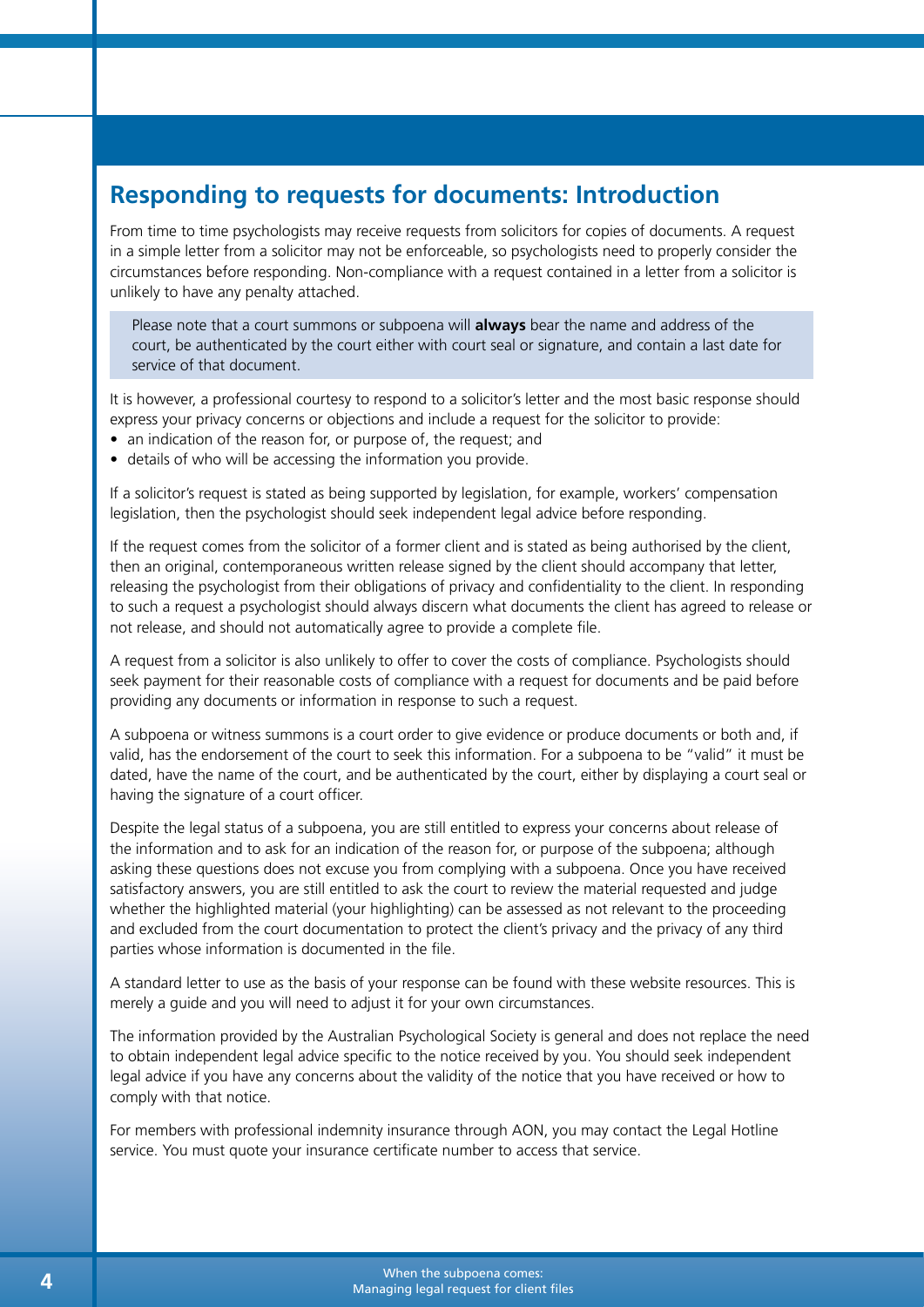## **The Role of the Tribunal and the Public Advocate**

The APS recommends that the following process be followed when a psychologist is served with a subpoena.

- 1. Check whether the subpoena is valid.
- 2. If valid, write a letter to the **court** outlining any concerns you may have regarding the negative consequences for the client of disclosure of the material in court and deliver the requested documentation in a separate sealed envelope/container to the court clearly identifying the documents or information you object to producing.
- 3. In writing to the **court**, incorporate any suggestion which may minimise adverse consequences of disclosure, such as limiting the use of client records or the persons permitted to review them.
- 4. When complying with a subpoena, make every reasonable effort to inform the client, whilst acknowledging that compliance with a subpoena is a legal requirement.
- 5. If you have malpractice insurance through Aon, you may contact the free legal hotline service 1800 051 133, and quote your policy number.
- 6. If you still have concerns, seek independent legal advice.
- 7. Write to the solicitor who issued the subpoena requesting recovery of reasonable costs for complying with the subpoena, and if declined, then make application to the court.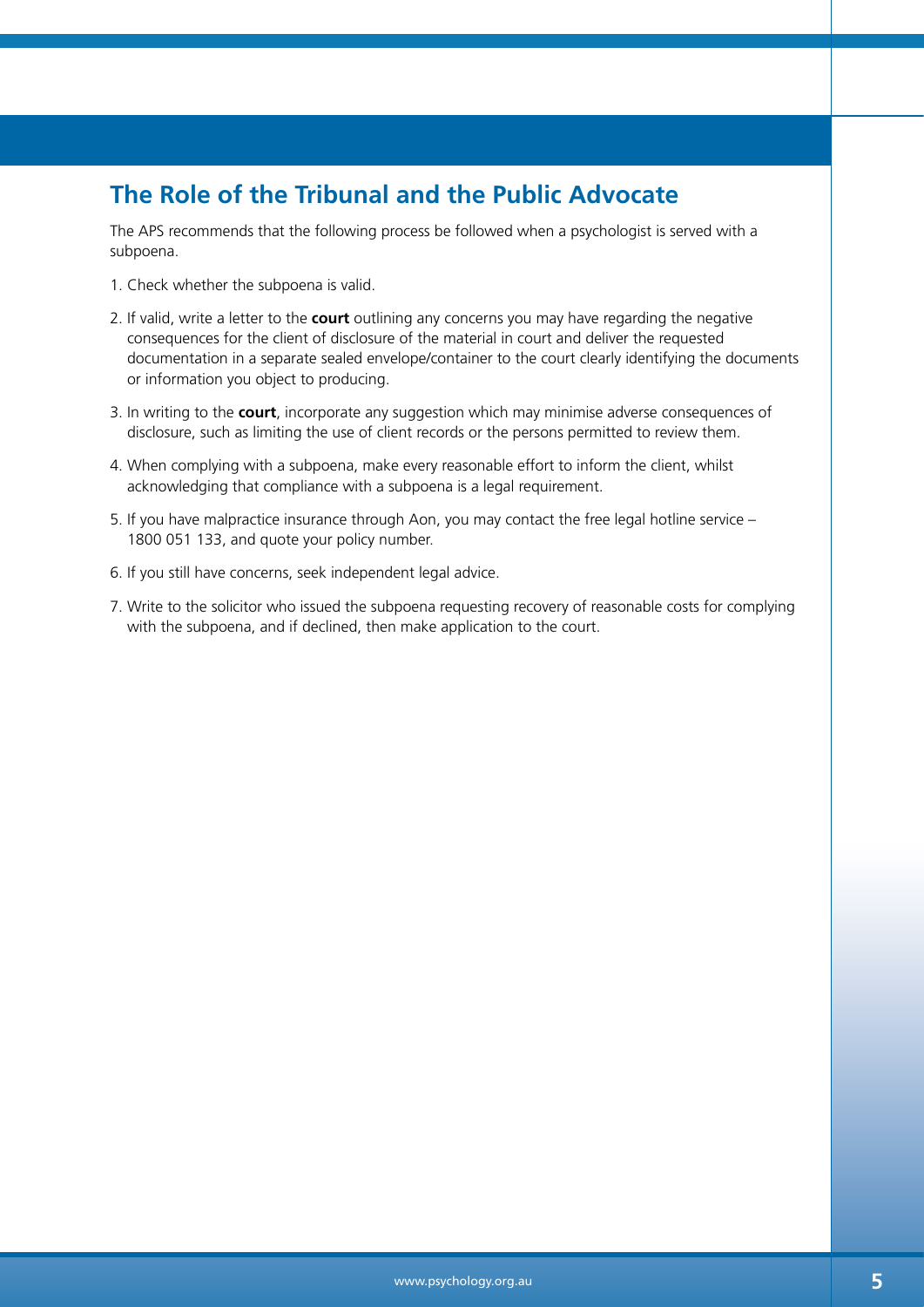## **Court rules regarding subpoenas**

| <b>Jurisdiction</b>                                                                                                                                                                                                                                                                                           | <b>Court</b>                                  | <b>Rules</b>                                                              | <b>Validity</b>                                                                                                  | <b>Served - prior</b><br>to last date for<br>service*                                                                                                                                                     | <b>Costs</b>                                                                                                                                                                                                                                                                                                                                                       |  |
|---------------------------------------------------------------------------------------------------------------------------------------------------------------------------------------------------------------------------------------------------------------------------------------------------------------|-----------------------------------------------|---------------------------------------------------------------------------|------------------------------------------------------------------------------------------------------------------|-----------------------------------------------------------------------------------------------------------------------------------------------------------------------------------------------------------|--------------------------------------------------------------------------------------------------------------------------------------------------------------------------------------------------------------------------------------------------------------------------------------------------------------------------------------------------------------------|--|
| *Each Subpoena or Witness Summons should have stated on the face of the document the name of the Court that has issued it<br>and last date for service of that document. If the document is not served prior to that date, service is ineffectual and the person<br>served is not required to comply with it. |                                               |                                                                           |                                                                                                                  |                                                                                                                                                                                                           |                                                                                                                                                                                                                                                                                                                                                                    |  |
| Commonwealth                                                                                                                                                                                                                                                                                                  | <b>Federal Court</b>                          | Federal Court<br>$Rules -$<br>Order 27<br>Form 41                         | Must have court<br>seal or otherwise<br>authenticated by<br>the court                                            | Served personally by<br>giving to addressee<br>or leaving with<br>them                                                                                                                                    | Conduct money<br>for attendance, or<br>otherwise make<br>application (Rule<br>27.11 Federal Court<br>Rules) for loss or<br>expense incurred in<br>compliance                                                                                                                                                                                                       |  |
|                                                                                                                                                                                                                                                                                                               | Federal<br>Magistrates Court                  | Federal Magistrates<br>Court Rules - Part<br>15, Div 3<br>Form - Subpoena | Must have court<br>seal                                                                                          | Subpoena to attend<br>and<br>give evidence must<br>be served personally<br>by<br>giving to addressee<br>or leaving with<br>them. Other<br>subpoenas may<br>be served by hand<br>delivery, post or<br>fax. | Rule 15.20 - If,<br>before complying<br>with a subpoena,<br>you give notice to<br>the issuing party<br>of estimated loss<br>and expense to<br>be incurred in<br>complying, and the<br>court is satisfied<br>that substantial<br>loss or expense<br>is incurred, it will<br>make an order<br>for that amount.<br>Covers conduct<br>money and costs of<br>production |  |
|                                                                                                                                                                                                                                                                                                               | Family Court                                  | Family Law Rules<br>$2004 - Part 15$ ,<br>Div 3.1<br>Form - Subpoena      | Dated and signed<br>by the Registrar<br>with court details<br>(top right hand<br>box on front page)<br>completed | Served personally<br>by giving to<br>addressee or<br>leaving with them<br>with a brochure<br>called Subpoena<br>(Information for<br>Named Person) and<br>by explaining nature<br>of document              | Rule 15.23 -<br>entitled to payment<br>of reasonable<br>expenses in<br>complying with<br>subpoena and may<br>apply to court for<br>reimbursement if<br>substantial loss<br>or expense in<br>complying is greater<br>than payment<br>offered. Covers<br>conduct money and<br>costs of production                                                                    |  |
| <b>ACT</b>                                                                                                                                                                                                                                                                                                    | ACT Supreme Court<br>and Magistrates<br>Court | Court Procedure<br>Rules 2006 - Part<br>6.9<br>Form 6.10                  | Must have court<br>seal or otherwise<br>authenticated by<br>the court                                            | Served personally<br>by giving to<br>addressee or leaving<br>with them after<br>explaining nature of<br>document                                                                                          | Conduct money<br>for attendance, or<br>otherwise make<br>application (Reg<br>66.11) for loss or<br>expense incurred in<br>compliance                                                                                                                                                                                                                               |  |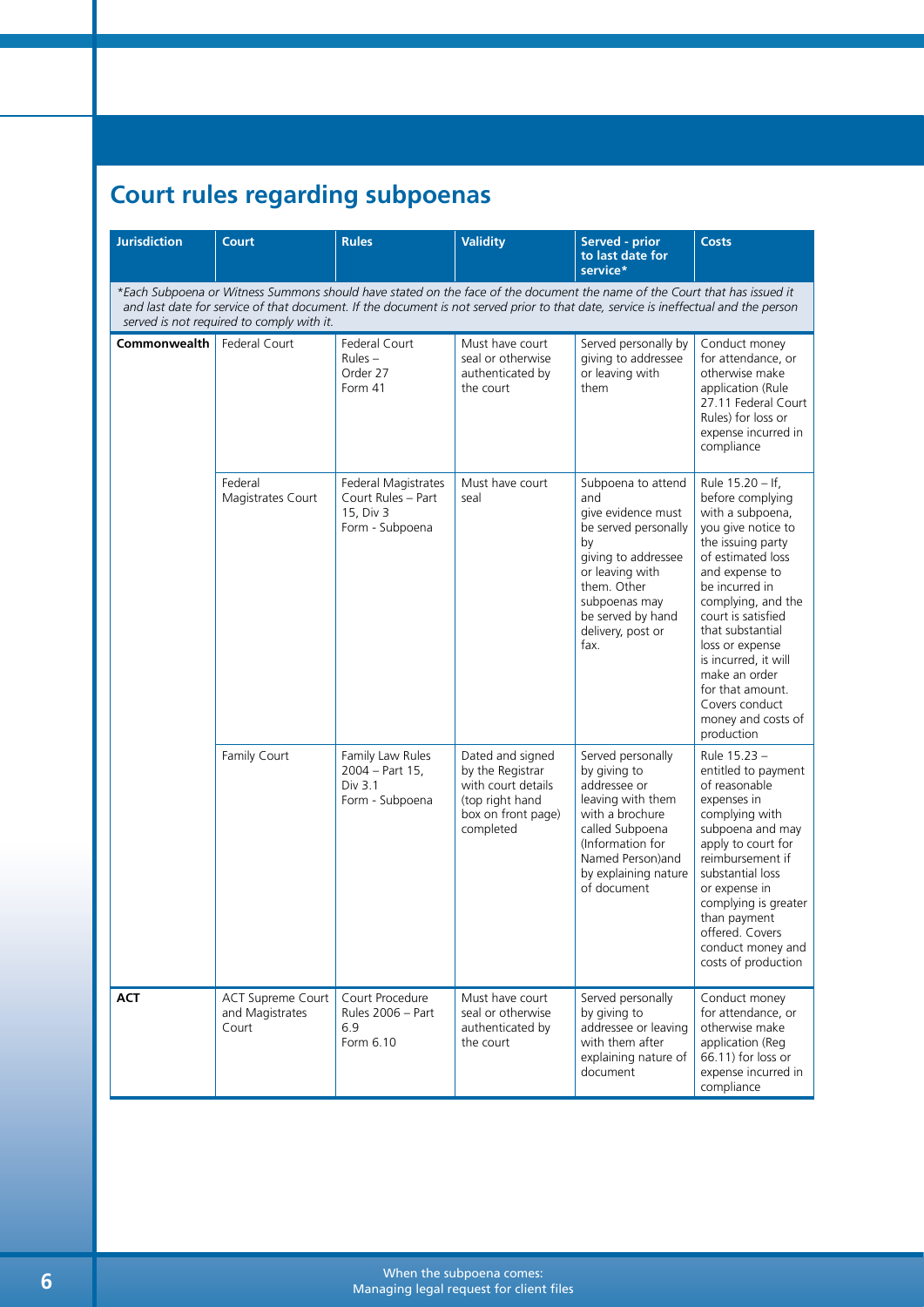## **Court rules regarding subpoenas** *(cont.)*

| <b>Jurisdiction</b>                                                                                                                                                                                                                                                                                           | <b>Court</b>                                   | <b>Rules</b>                                                                                                                          | <b>Validity</b>                                                                              | Served - prior<br>to last date for<br>service*                                                                                                               | <b>Costs</b>                                                                                                                                                          |
|---------------------------------------------------------------------------------------------------------------------------------------------------------------------------------------------------------------------------------------------------------------------------------------------------------------|------------------------------------------------|---------------------------------------------------------------------------------------------------------------------------------------|----------------------------------------------------------------------------------------------|--------------------------------------------------------------------------------------------------------------------------------------------------------------|-----------------------------------------------------------------------------------------------------------------------------------------------------------------------|
| *Each Subpoena or Witness Summons should have stated on the face of the document the name of the Court that has issued it<br>and last date for service of that document. If the document is not served prior to that date, service is ineffectual and the person<br>served is not required to comply with it. |                                                |                                                                                                                                       |                                                                                              |                                                                                                                                                              |                                                                                                                                                                       |
| ΝT                                                                                                                                                                                                                                                                                                            | Supreme Court                                  | Supreme Court<br>Rules - Order 42<br>Form 42A                                                                                         | Must have court<br>seal or otherwise<br>authenticated by<br>the court                        | Served personally<br>by giving to<br>addressee or leaving<br>with them after<br>explaining nature of<br>the documents                                        | Conduct money<br>for attendance, or<br>otherwise make<br>application (Rule<br>42.11) for loss or<br>expense incurred in<br>compliance                                 |
|                                                                                                                                                                                                                                                                                                               | Local Court                                    | Local Court Rules -<br>Part 23<br>Form 23B - Witness<br>Summons                                                                       | Must be signed and<br>have court seal                                                        | Served personally<br>by giving to<br>addressee or leaving<br>with them after<br>explaining nature of<br>the documents                                        | No need to<br>comply unless<br>paid reasonable<br>expenses for<br>complying with<br>subpoena (Sect<br>23.08) and may<br>apply to court<br>for expenses not<br>covered |
| <b>NSW</b>                                                                                                                                                                                                                                                                                                    | Supreme, District<br>and Magistrates<br>Courts | Uniform Civil<br>Procedure<br>Rules - Part 33<br>Form $25 -$ give<br>evidence<br>Form $26 -$<br>production<br>Form 27 - both          | Must have court<br>seal or otherwise<br>authenticated by<br>the court                        | Personally; by<br>leaving with an<br>adult at the relevant<br>address; or by<br>ordinary post                                                                | Conduct money<br>for attendance, or<br>otherwise make<br>application (Rule<br>33.11) for loss or<br>expense incurred in<br>compliance                                 |
| Queensland                                                                                                                                                                                                                                                                                                    | Supreme, District<br>and Magistrates<br>Courts | Uniform Civil<br>Procedure<br>Rules $-$ Ch 11,<br>Part 4<br>Form $41 -$<br>production<br>Form 42 - give<br>evidence<br>Form 43 - both | Must have the<br>signature and<br>description of the<br>officer of the court<br>and be dated | Personally; by<br>leaving with an<br>adult at the relevant<br>address; leaving<br>in a place where<br>likely to come to<br>attention; or by<br>ordinary post | Conduct money<br>for attendance, or<br>otherwise make<br>application (Rule<br>414) for loss or<br>expense incurred in<br>compliance                                   |
| SΑ                                                                                                                                                                                                                                                                                                            | Supreme and<br><b>District Courts</b>          | Supreme Court Civil<br>Rules - Ch 7, Div 4<br>District Court Civil<br>Rules - Ch 7, Div 4                                             | Must have the<br>court seal or some<br>other form of<br>authentication                       | Served personally<br>by giving to<br>addressee or leaving<br>with them after<br>explaining nature of<br>the documents                                        | Conduct money<br>for attendance, or<br>otherwise make<br>application (Rule<br>181) for loss or<br>expense incurred in<br>compliance                                   |
|                                                                                                                                                                                                                                                                                                               | Magistrates Court                              | (Civil) Rules 1992<br>– r 97<br>Form 1 - Witness<br>summons                                                                           | Must have court<br>seal                                                                      | Served personally by<br>giving to addressee<br>or leaving with<br>them                                                                                       | Court may<br>order payment<br>of reasonable<br>expenses on<br>application (rule 97)                                                                                   |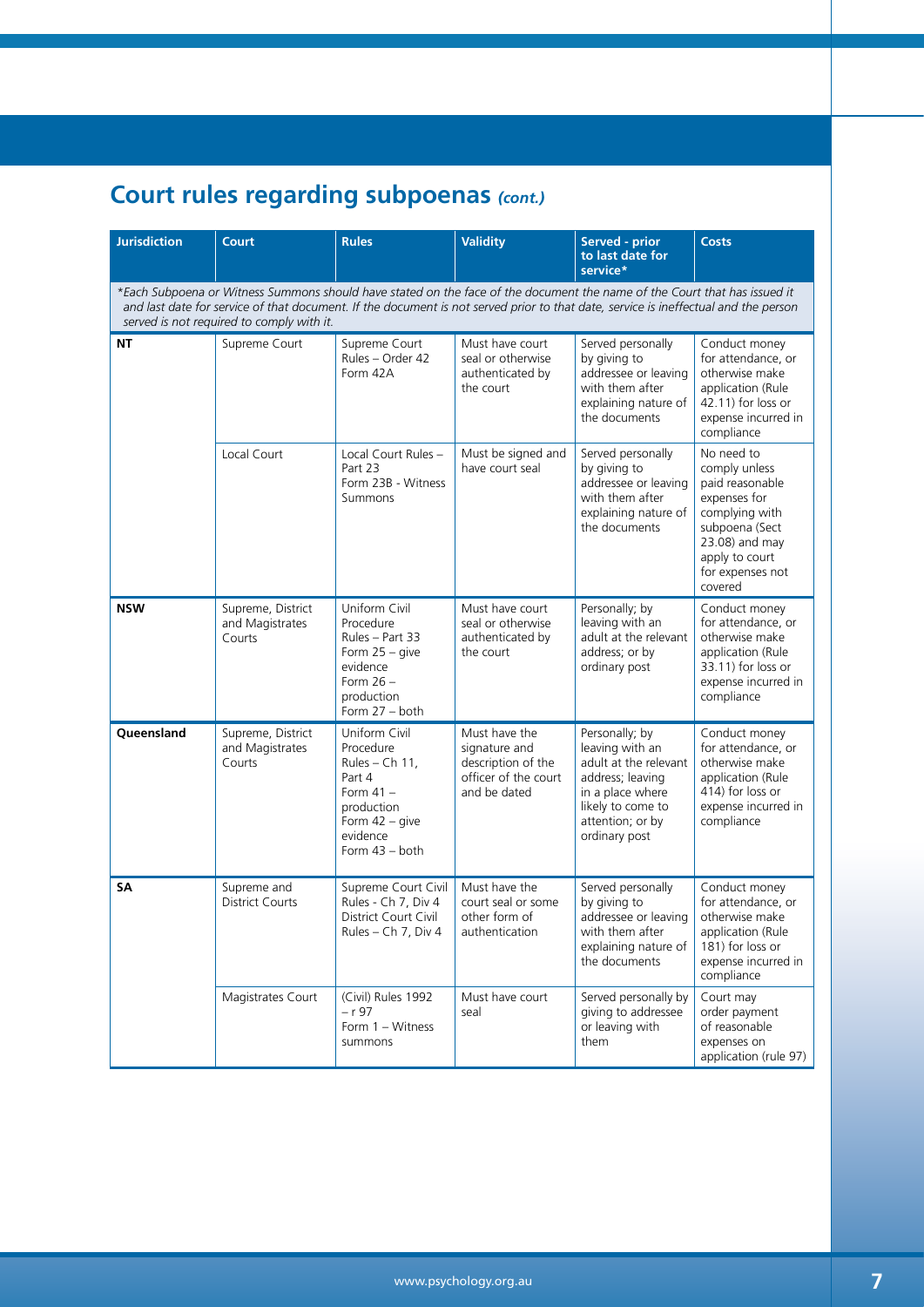## **Court rules regarding subpoenas** *(cont.)*

| <b>Jurisdiction</b>                                                                                                                                                                                                                                                                                           | <b>Court</b>                          | <b>Rules</b>                                                                    | <b>Validity</b>                                                                | <b>Served - prior</b><br>to last date for<br>service*                                                                             | <b>Costs</b>                                                                                                                                                                                                                                 |  |
|---------------------------------------------------------------------------------------------------------------------------------------------------------------------------------------------------------------------------------------------------------------------------------------------------------------|---------------------------------------|---------------------------------------------------------------------------------|--------------------------------------------------------------------------------|-----------------------------------------------------------------------------------------------------------------------------------|----------------------------------------------------------------------------------------------------------------------------------------------------------------------------------------------------------------------------------------------|--|
| *Each Subpoena or Witness Summons should have stated on the face of the document the name of the Court that has issued it<br>and last date for service of that document. If the document is not served prior to that date, service is ineffectual and the person<br>served is not required to comply with it. |                                       |                                                                                 |                                                                                |                                                                                                                                   |                                                                                                                                                                                                                                              |  |
| Tas                                                                                                                                                                                                                                                                                                           | Supreme Court                         | Supreme Court<br>Rules 2005 - Part<br>19, Div 3<br>Form 37                      | Must have court<br>seal or otherwise<br>authenticated by<br>the court          | Served personally by<br>giving to addressee<br>or leaving with<br>them, or offering to<br>deliver or leave with<br>them           | Conduct money<br>for attendance, or<br>otherwise make<br>application (Rule<br>500D) for loss or<br>expense incurred in<br>compliance                                                                                                         |  |
|                                                                                                                                                                                                                                                                                                               | Magistrates Court                     | (Civil Division) Rules<br>1998 - Rule 102                                       | Not stated - refer<br>to Supreme Court<br>Rules                                | Personal service                                                                                                                  | Not stated - refer<br>to Supreme Court<br>Rules                                                                                                                                                                                              |  |
| <b>Victoria</b>                                                                                                                                                                                                                                                                                               | Supreme and<br>County Court           | (General Civil<br>Procedure) Rules<br>2005 - Order 42<br>Form 42A               | Must have court<br>seal or otherwise<br>authenticated by<br>the court          | Served personally by<br>giving to addressee<br>or leaving with<br>them                                                            | Conduct money<br>for attendance, or<br>otherwise make<br>application (Rule<br>42.11) for loss or<br>expense incurred in<br>compliance                                                                                                        |  |
|                                                                                                                                                                                                                                                                                                               | Magistrates Court                     | Civil Procedure<br>Rules<br>1999 - Order 17<br>Forms 17A - 17D                  | Not stated,<br>although court<br>seal referred to<br>elsewhere in the<br>rules | Personally; by<br>leaving with an<br>adult at the relevant<br>address                                                             | No need to<br>comply unless<br>paid reasonable<br>expenses for<br>complying with<br>subpoena (Sect<br>17.04) and may<br>apply to court<br>for expenses not<br>covered                                                                        |  |
| Western<br>Australia                                                                                                                                                                                                                                                                                          | Supreme and<br><b>District Courts</b> | Rules of the<br>Supreme<br>Court - Order 36B<br>Form 21<br>Form 22              | Must have court<br>seal or be otherwise<br>authenticated by<br>the court       | Served personally<br>by leaving with the<br>addressee and if<br>requested, showing<br>a copy of the<br>original                   | Conduct money for<br>attendance, court<br>will usually order<br>that issuing party<br>pay reasonable loss<br>or expenses to be<br>assessed by the<br>court if not agreed<br>by the parties.<br>Otherwise make<br>application (O 36B<br>r(11) |  |
|                                                                                                                                                                                                                                                                                                               | Magistrates Court                     | (Civil Proceedings)<br>Rules 2005 - Rule<br>71<br>Form 46<br>Form 47<br>Form 48 | Must have court<br>seal                                                        | Served personally by<br>giving to addressee<br>or leaving with<br>them; or by leaving<br>with an adult at the<br>relevant address | Reasonable<br>expenses for<br>complying with<br>subpoena must be<br>tendered (Reg 71)                                                                                                                                                        |  |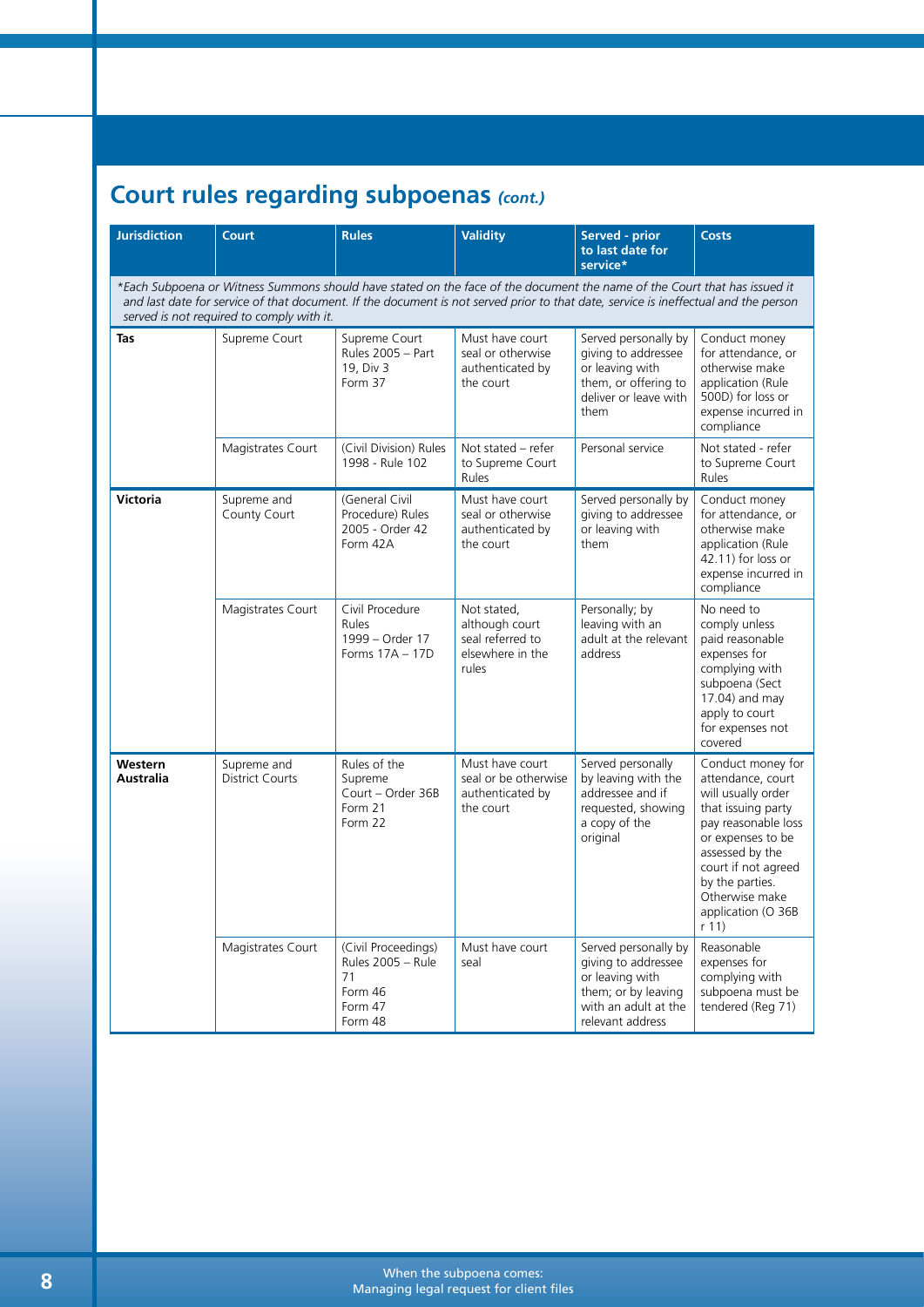## **A model letter for responding**

*IMPORTANT NOTE – Psychologists should delete any paragraphs that they feel are not applicable to the request for documents set out in the subpoena. For example, delete bullet point 4 if no person other than the client is named or identifiable from the documents to be provided to the court.*

*Information provided inside square brackets […..] is provided for your assistance and should be amended or deleted as applicable.*

*Documents should be provided only to the Court. A copy of this letter of objection should be provided to all other parties without the documents being attached.*

*Please consider that the appropriate use of this template will have greater impact in the court system.*

#### **# Draft Letter objecting to Subpoena #**

The Registrar [### Court] [Address]

[30 June 2008]

#### **OBJECTION TO SUBPOENA**

To the Registrar

RE: [RED v GREEN] Court Ref No: [1234/2008] OBJECTION TO SUBPOENA for production addressed to [A Psychologist]

Please find enclosed the documents named in the subpoena dated  $[ # # # #]$  addressed to  $[ # # # #].$ These documents are provided to the court to comply with the subpoena.

I object to the inspection of these documents by any party on the following bases:

[Chose only those dot points which are relevant]

- The information contained in the documents has no relevance to the matters in dispute in the proceeding and I am concerned that they have been requested as part of a 'fishing expedition'.
- The documents requested are sensitive personal health records, the disclosure of which could pose a serious threat to the life or health of the individual, which may include harm to physical or mental health.
- Even if the potential threat to the health of the individual is not such that it could be classified as 'serious', the effect on treatment caused by the undermining of the relationship of trust between myself and the client could cause long term or irreparable harm to the wellbeing of the client and the therapeutic relationship, possibly not just with myself as their treating psychologist but with psychologists in general.
- To disclose the information contained in these documents will conflict with my obligation under privacy legislation not to release information that would have an unreasonable impact on the privacy of a person other than the client.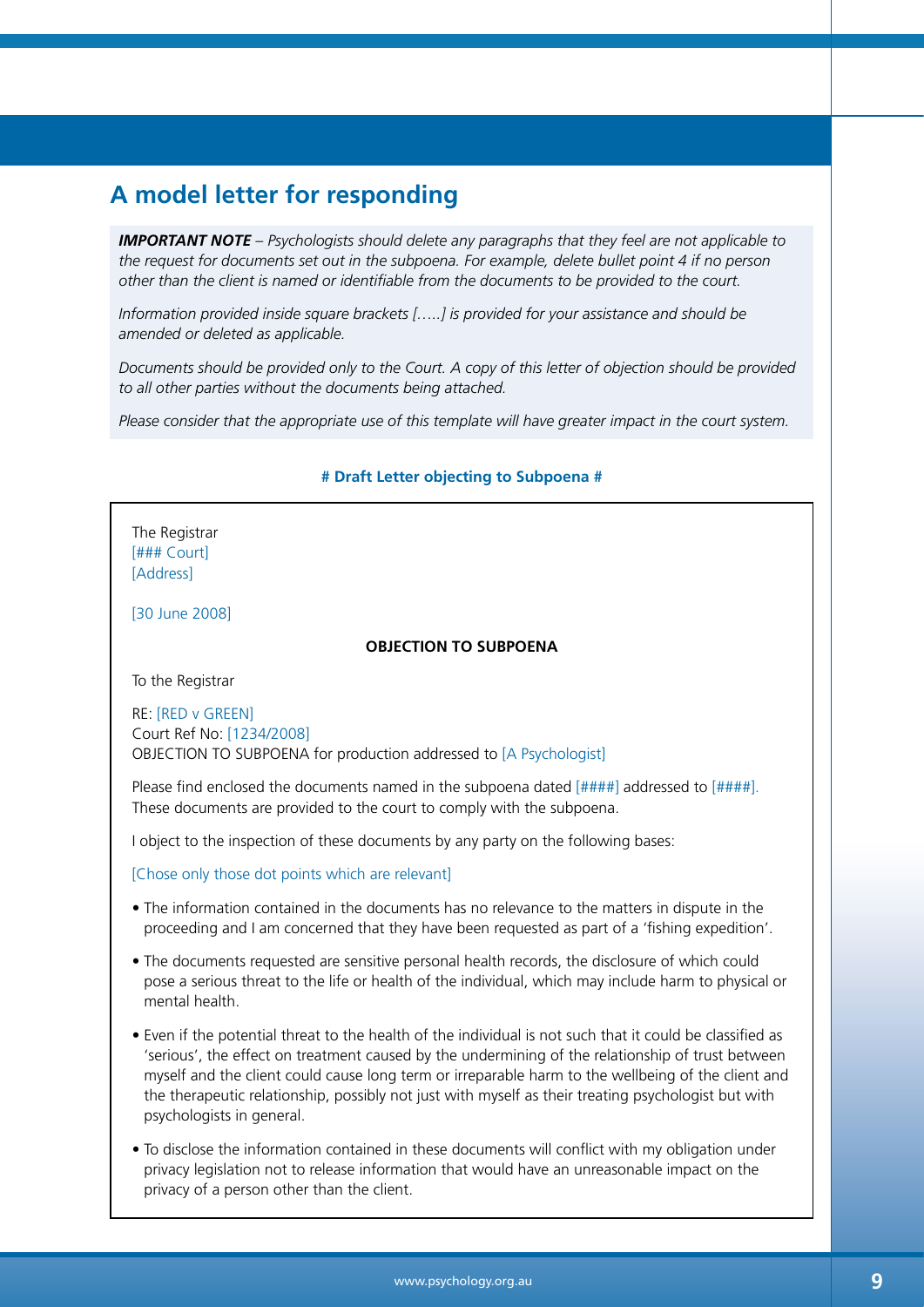## **A model letter for responding** *(cont.)*

#### **# Draft Letter objecting to Subpoena #** *(cont.)*

- Psychology is a specialist profession. Reference to the information contained in these documents without explanation of the context in which they are written is unlikely to assist the court, and has the potential to cause a significant miscarriage of justice.
- The documentation requested contains confidential information regarding a sexual offence or offences and production may not be compellable by the party issuing the subpoena without the court's prior intervention. I request that the court have regard to any relevant provisions contained in the appropriate Evidence Act.

In addition, I have expended [##] hours of time reviewing, collating, copying and sending the documentation necessary to comply with the subpoena. The Australian Psychological Society Limited reviews the recommended fees for psychological services annually on 1 July. The recommended fee until 30 June 2009 for a standard one-hour psychological consultation is \$200.00 + GST. As a sole practitioner [Amend if not appropriate], I have had no alternative but to take time away from my practice to comply with the subpoena. I request the court make an order for my reasonable costs for compliance with the subpoena as follows:

\$200 x  $[$ ##] hours + photocopying at \$0.50 per page =  $[$ \$....]

less monies received from the solicitors for the plaintiff/defendant of [\$20]

plus time necessary for attendance at court for the hearing of this objection.

Please notify me of the date, time and place for hearing of this objection.

Yours faithfully,

[A Psychologist]

cc. [The Solicitor who prepared the subpoena and any other party for whom you have address details]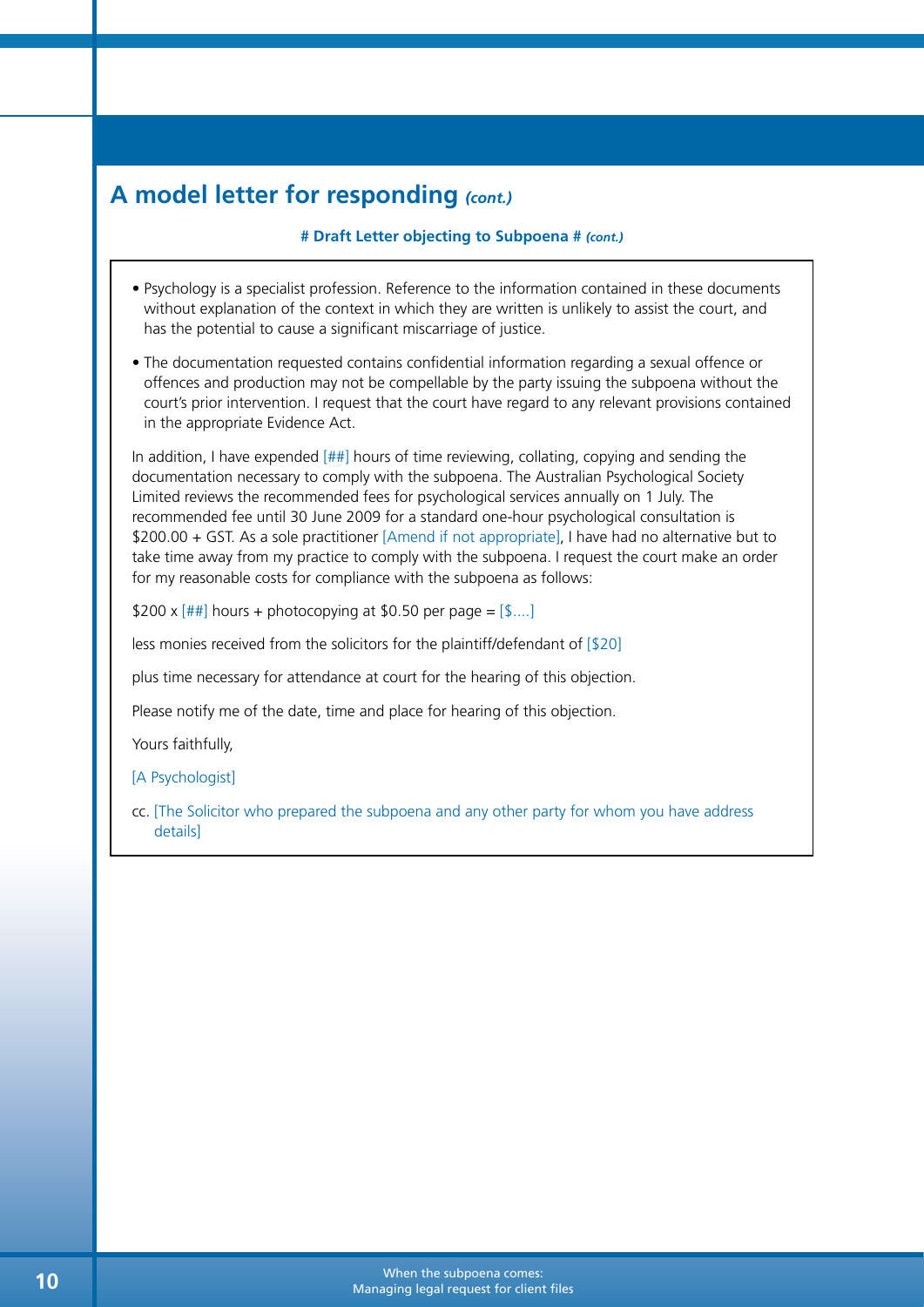## **Understanding subpoenas and how to respond to them**

Many psychologists report feeling intimidated, if not overwhelmed, when they receive a letter from a solicitor or a subpoena from a court seeking a copy of their client's file or specific parts of their file. It is understandably daunting on the first occasion, and probably never ceases to feel intrusive and undermining of a practitioner's confidence in the principles of confidentiality and privacy.

The professional advisory and support staff at the APS National Office report that members frequently lack familiarity with legal processes and often express a general lack of confidence in gaining appropriate protection for their clients when legal issues arise.

A set of resources has been developed by the Professional Issues team and legal counsel at the National Office and is available from the APS website to assist psychologists to know how to respond when a subpoena notice is received. The full set of resources can be found on the APS website (www.psychology.org.au/practitioner/resources/subpoena). A summary of the key information is presented below.

#### **What is a subpoena?**

A subpoena or witness summons is a court order to give evidence or produce documents or both and, if valid, has the endorsement of the court to seek this information. A subpoena is prepared and served/ delivered by a solicitor and is done for the purpose of advancing the case of the solicitor's client. It must be endorsed by a court, but is not considered by the court until the hearing of an objection. Subpoenas may be delivered (served) by post, but are more often hand delivered to the person named.

When complying with a subpoena, documents should never be sent to the solicitor who served the subpoena – they should only ever be sent to the court which issued the subpoena.

#### **How do I know if a subpoena is valid?**

For a subpoena to be valid it must be dated, have the name and address of the court, and be authenticated by the court, either by displaying a court seal or bearing the signature of a court officer. A letter from a solicitor is not a subpoena or a court summons. If a letter from a solicitor states that documents must be provided in compliance with a particular piece of legislation, then the psychologist should seek further advice before responding.

The subpoena documents only need to be identified as court orders then left at a place of work or residence with a person over the age of 16 years in order to be validly served. Psychologists do not have to agree to accept or even touch the documents for them to be validly served. A subpoena must be served prior to the last date for service written on the subpoena to be valid. If not, the psychologist may not be obliged to comply.

#### **How do I respond to a subpoena but still protect my client's confidentiality?**

A valid subpoena must be complied with, but a psychologist is entitled to object to the production of some or all of the documents requested. The psychologist may identify specific documents or information in the client file and ask the court to judge whether the highlighted material can be assessed as not relevant to the proceeding and excluded from the court documentation to protect the client's privacy and the privacy of any third parties whose information is documented in the file.

Subpoenas are frequently served with only a short time for compliance, but if there is sufficient time and the psychologist feels confident, the psychologist may contact the solicitor who prepared the subpoena in order to understand the purpose of the subpoena and to outline the objection to producing any of the documents requested. The solicitor and the psychologist may negotiate an alteration to the terms of the subpoena, taking into account the psychologist's objections. However, if this is not able to be negotiated, the subpoena must be complied with and the documents must be produced for the court.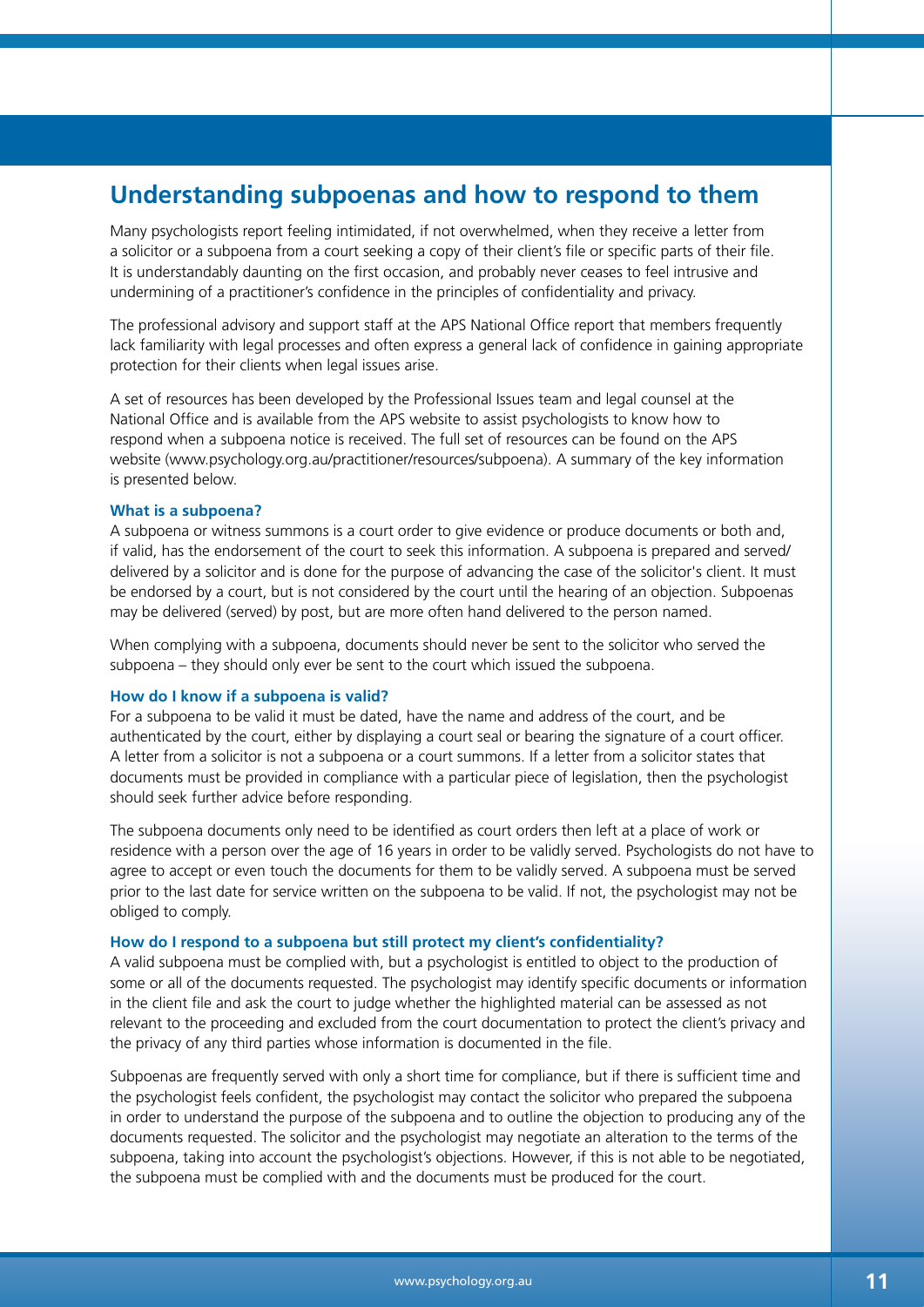### **Understanding subpoenas and how to respond to them** *(cont.)*

#### (Excerpt from *InPsych*, October 2008)

To comply with the subpoena and to make a formal objection to the production of the requested documents, the documents should be collated and copied for production, identifying those documents that the psychologist objects to producing. The documents should be placed in an envelope on their own. A separate letter should then be written to the Registrar of the court to accompany the documents, outlining the concerns about the negative consequences of disclosure of that information. That letter should be addressed to the Registrar of the court and be separate from, but prominently attached to, the documents being produced. The purpose of a making an objection is to ensure that the court considers the material before it is released to the solicitor to look at. (An example of such a letter is available with the subpoena resources on the APS website.) A copy of the letter of objection, but not the requested documents, should also be sent to the solicitor who prepared the subpoena.

The objection process is instigated by the letter to the Registrar of the court and determined at a hearing in the court. After receipt of a letter of objection and the documents, the court will set a time and place to hear any objections. If the psychologist has not heard from the court or the solicitor who prepared the subpoena about the date for hearing of objections shortly before the date for compliance with the subpoena, the psychologist should contact the court and seek details of the time and date for the hearing. A psychologist does not necessarily need legal representation to appear for an objection hearing, but does need to be clear on the concerns and prepared to put those concerns logically and succinctly to the judge.

#### **Should I tell my client about the subpoena?**

Every reasonable effort should be made to inform the client that a subpoena notice has been received requesting the release of information about the client, and that compliance with a subpoena is a legal requirement. It may not always be possible to ensure that the client is informed prior to the return date of the subpoena; this does not excuse compliance with the subpoena.

#### **Should I seek legal advice when a subpoena is received?**

If the psychologist has malpractice insurance through Aon, they are entitled to contact the free legal hotline service – 1800 051 133 for advice. The insurance certificate number must be quoted to access the service. Independent legal advice can be sought if there are ongoing concerns.

#### **Am I entitled to recover costs incurred in complying with the subpoena?**

Yes. A request for recovery of reasonable costs for complying with the subpoena (e.g., time for preparing correspondence, attendance at court) should be made in writing to the solicitor who issued the subpoena. If the request is declined, an application for recovery of costs can be made to the relevant court. This application can be made at the time of the hearing of the objection. The psychologist should tell the judge at the time of speaking to their objection that they will also be seeking costs. This alerts the court to the matter of costs as soon as possible and may otherwise be overlooked.

#### **By Jeanette Jifkins In-house legal counsel, APS National Office**

*The information provided in this article is general and does not replace the need to obtain independent legal advice specific to the subpoena notice received. Independent legal advice should be sought if there are any concerns about the validity of the subpoena notice or how to comply with the notice. Please note that the APS is unable to provide independent legal advice to psychologists.*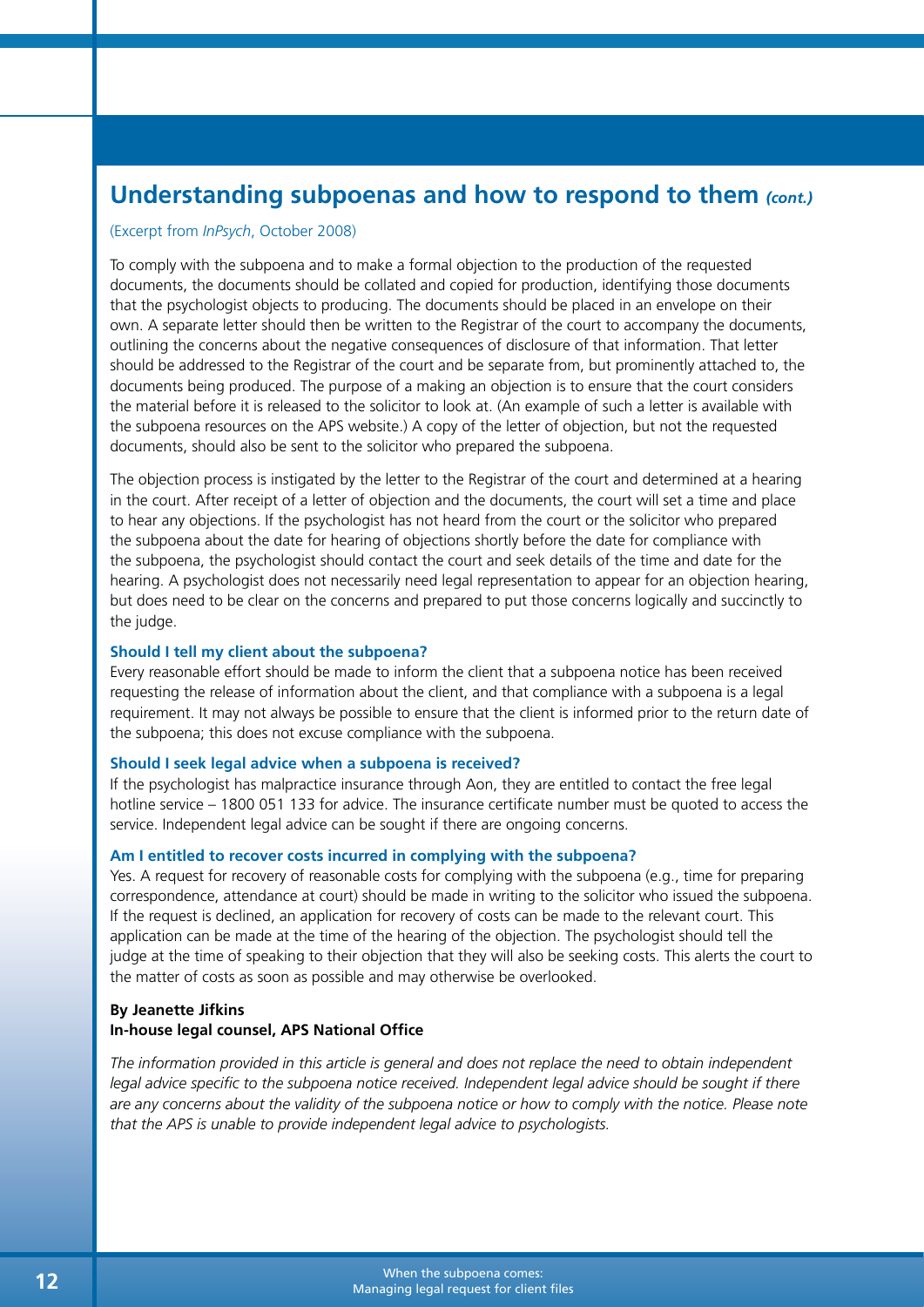## **Notes**

| <b>NOTES</b> |  |  |
|--------------|--|--|
|              |  |  |
|              |  |  |
|              |  |  |
|              |  |  |
|              |  |  |
|              |  |  |
|              |  |  |
|              |  |  |
|              |  |  |
|              |  |  |
|              |  |  |
|              |  |  |
|              |  |  |
|              |  |  |
|              |  |  |
|              |  |  |
|              |  |  |
|              |  |  |
|              |  |  |
|              |  |  |
|              |  |  |
|              |  |  |
|              |  |  |
|              |  |  |
|              |  |  |
|              |  |  |
|              |  |  |
|              |  |  |
|              |  |  |
|              |  |  |
|              |  |  |
|              |  |  |
|              |  |  |
|              |  |  |
|              |  |  |
|              |  |  |
|              |  |  |
|              |  |  |
|              |  |  |
|              |  |  |
|              |  |  |
|              |  |  |
|              |  |  |
|              |  |  |